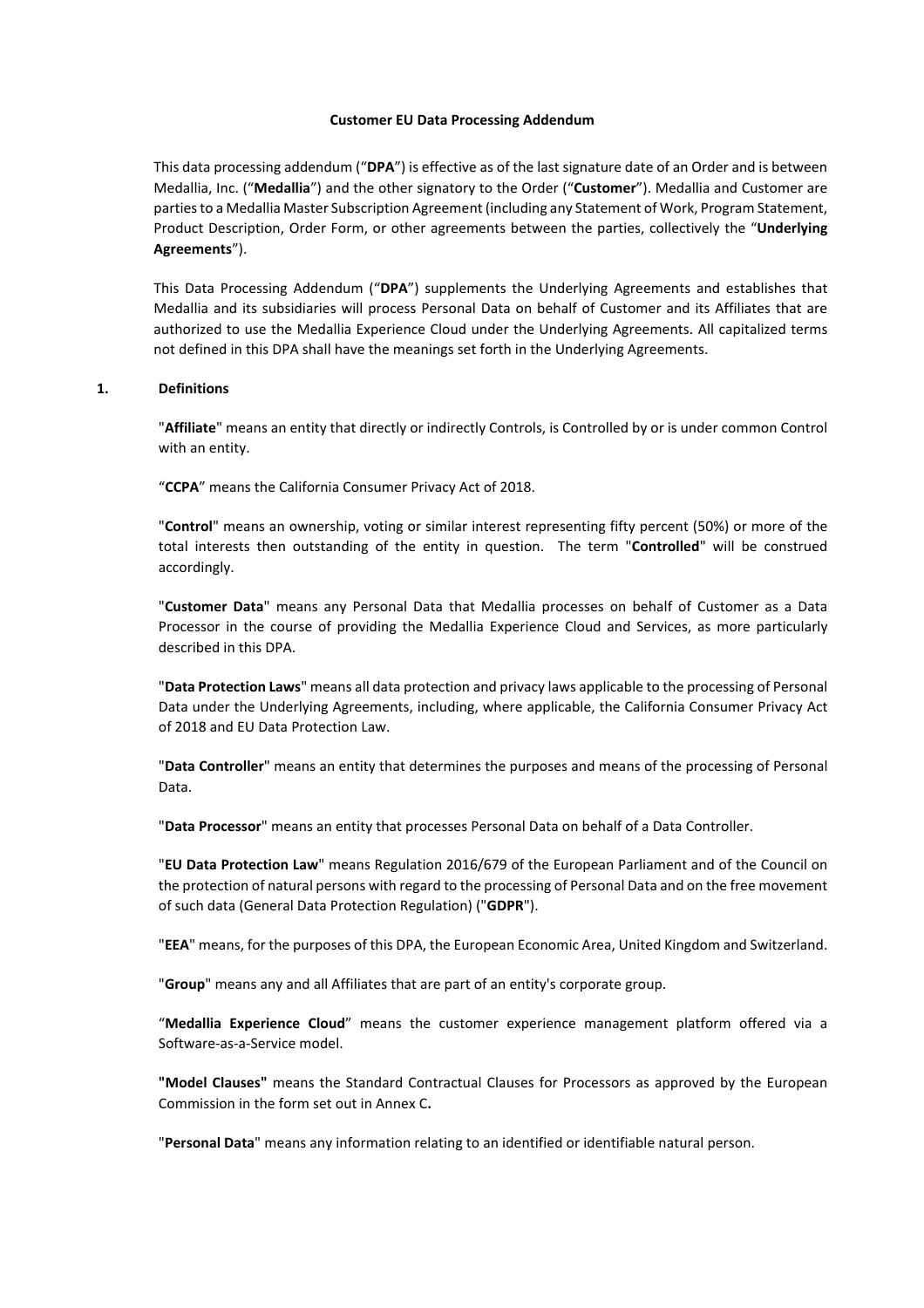"**Privacy Shield**" means the EU-U.S. Privacy Shield and Swiss-U.S. Privacy Shield Framework self-certification program operated by the U.S. Department of Commerce and approved by the European Commission pursuant to Decision C(2016)4176 of 12 July 2016 and by the Swiss Federal Council on January 11, 2017 respectively.

"**Privacy Shield Principles**" means the Privacy Shield Principles (as supplemented by the Supplemental Principles) contained in Annex II to the European Commission Decision C(2016)4176 of 12 July 2016 (as may be amended, superseded or replaced).

"**Processing**" has the meaning given to it in the GDPR and "**process**", "**processes**" and "**processed**" will be interpreted accordingly.

"**Security Incident**" means any confirmed unauthorized or unlawful breach of security that leads to the destruction, loss, alteration, or unauthorized disclosure of or access to Customer Data.

"**Sell**" (and its derivatives), and "**Service Provider**" shall have the meaning ascribed to them in the CCPA or the meaning ascribed to those terms or similar terms in any other similar law, as applicable.

"**Services**" means the professional services provided by Medallia to Customer under the Underlying Agreements.

"**Sensitive Personal Data**" means any Personal Data revealing racial or ethnic origin, political opinions, religious or philosophical beliefs, or trade union membership, and the processing of genetic data, biometric data for the purposes of uniquely identifying a natural person, data concerning health or data concerning a natural person's sex life or sexual orientation.

"**Sub-processor**" means any Data Processor engaged by Medallia or its Affiliates to assist in fulfilling its obligations with respect to providing the Medallia Experience Cloud and Services pursuant to the Underlying Agreements or this DPA. Sub-processors may include third parties or members of the Medallia Group.

## **2. Roles and Scope of Processing**

- 2.1 **Role of the Parties**. As between Medallia and Customer, Customer is the Data Controller of Customer Data and Medallia shall process Customer Data only as a Data Processor or Service Provider acting on behalf of Customer.
- 2.2 **Medallia's Processing of Customer Data; No Sale**. Medallia shall process Customer Data in compliance with Data Protection Laws. Medallia shall not (i) Sell Customer Data, or (ii) retain, use, or disclose the Customer Data for any purpose other than for the specific purpose of performing the services specified in the Underlying Agreements and this DPA.
- 2.3 **Customer Processing of Customer Data**. Customer shall ensure that Medallia's processing of Customer Data is permitted under Data Protection Laws. This obligation includes: (i) complying with its obligations as a Data Controller under Data Protection Laws in respect of its processing of Customer Data and any processing instructions it issues to Medallia; and (ii) ensuring that Customer's privacy policy allows for the delivery of Customer Data to Medallia and its use as disclosed to Customer by Medallia; (iii) securing any required consents and rights necessary under Data Protection Laws for Medallia to process Customer Data and provide the Medallia Experience Cloud and Services pursuant to the Underlying Agreements and this DPA; and (iv) timely informing Medallia of any opt out requests received after the delivery of the Customer Data.
- 2.4 **Customer Instructions**. Medallia will process Customer Data only for the purposes described in this DPA and only in accordance with Customer's documented lawful instructions. The parties agree that this DPA,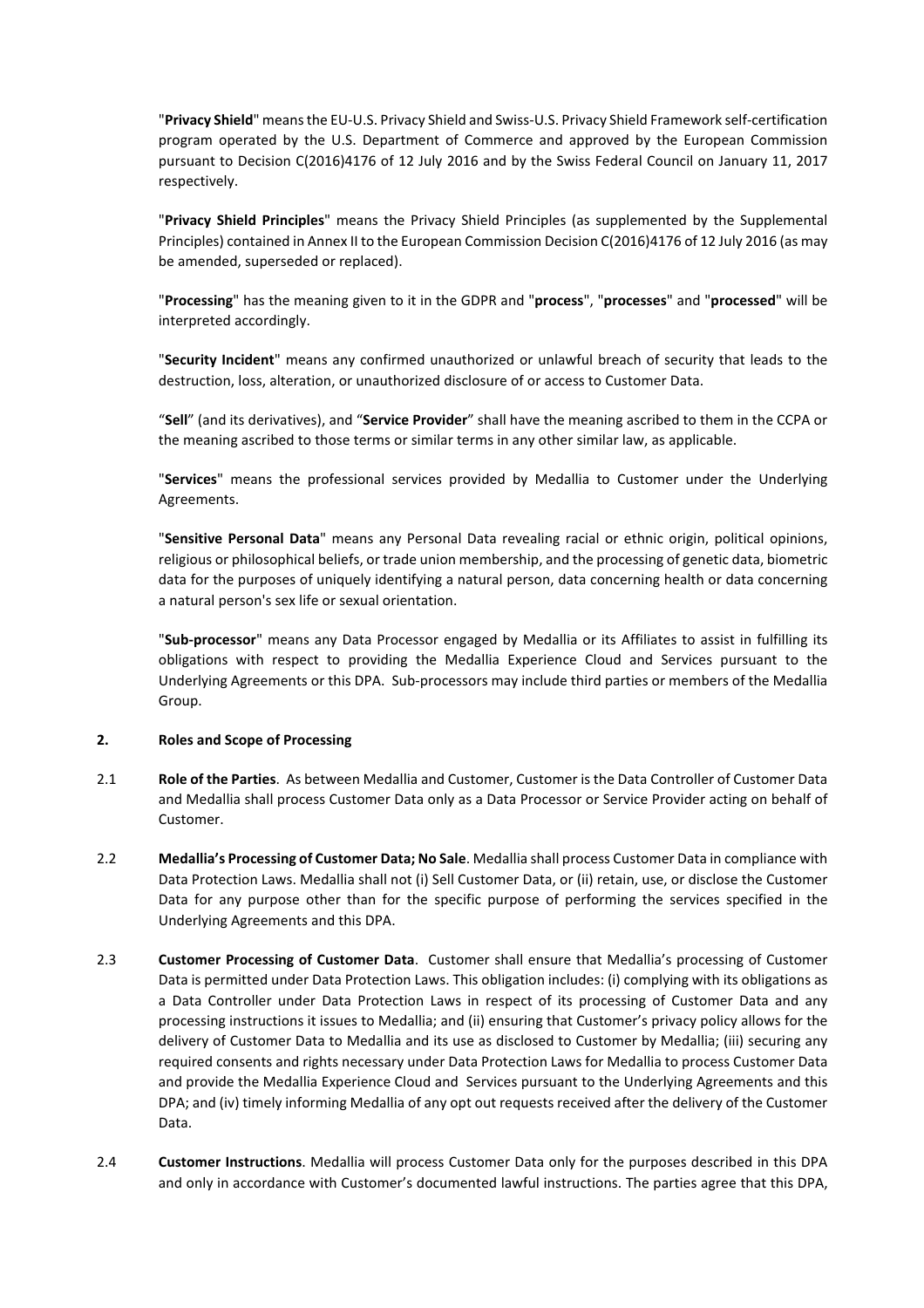the Underlying Agreements, any actions taken by Customer in the Medallia Experience Cloud, and any instructions related to Services, set out the Customer's complete and final instructions to Medallia in relation to the processing of Customer Data. Additional processing outside the scope of these instructions (if any) will require prior written agreement between Customer and Medallia.

# 2.5 **Details of Data Processing.**

- (a) Subject Matter: The subject matter of the data processing under this DPA is the Customer Data.
- (b) Duration: As between Medallia and Customer, the duration of the data processing under this DPA is until the termination of the Underlying Agreements in accordance with its terms.
- (c) Purpose: The purpose of the data processing under this DPA is the provision of the Medallia Experience Cloud and Services to the Customer and the performance of Medallia's obligations under the Underlying Agreements or as otherwise agreed by the parties.
- (d) Nature of the Processing: Medallia provides the Medallia Experience Cloud, which enables Customer to collect, analyze and respond to feedback from its customers, and related Services as described in the Underlying Agreements. Medallia processes Customer Data upon the instruction of the Customer in accordance with the terms of the Underlying Agreements.
- (e) Categories of Data Subjects: Medallia processes Personal Data relating to the following categories of data subjects:
	- (i) Prospects, customers, business partners and vendors of Customer (who are natural persons);
	- (ii) Employees or contact persons of Customer's prospects, customers, business partners and vendors;
	- (iii) Employees, agents, advisors, freelancers of Customer (who are natural persons); and
	- (iv) Customer's end-users authorized by Customer to use the Medallia Experience Cloud.
- (f) Types of Personal Data: Medallia processes the following types of Personal Data:
	- (i) Identification and contact data of those data subjects who will take surveys (e.g., name, address, title, contact details);
	- (ii) Identification, contact data, and role information of data subjects who will access the Medallia Experience Cloud (e.g., name, address, title, contact details, employer, job title, job location, area of responsibility);
	- (iii) Touchpoint information for those data subjects who will take surveys (e.g., transaction identifier, location visited);
	- (iv) IT information of data subjects who will take surveys or access the Medallia Experience Cloud (e.g., IP addresses, cookies data); and
	- (v) Other categories of data Customer may choose to send to Medallia or collect through the Medallia Experience Cloud (e.g., open-ended experience feedback, reward program membership).
- (g) Sensitive Personal Data (if applicable): None.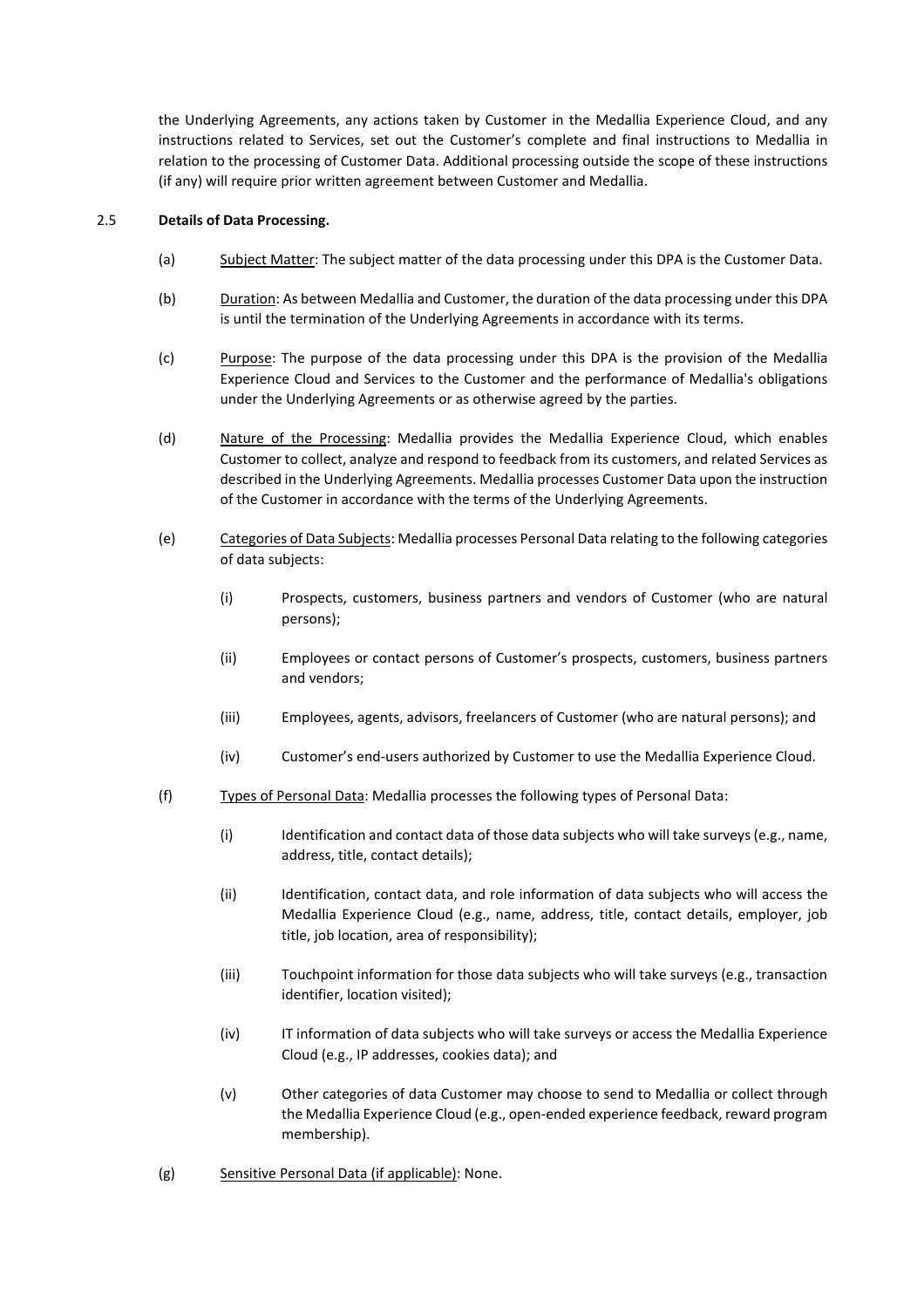- 2.6 **Access or Use**. Medallia will not process Customer Data, except as necessary (i) to provide or maintain the Medallia Experience Cloud, provide Services, or other obligations in the Underlying Agreements; or (ii) to comply with the law or binding order of a governmental body.
- 2.7 **Prohibited Data**. Customer shall not configure the Medallia Experience Cloud to collect any bank account numbers or bank transaction information, payment card or credit card information, social security numbers, state identification numbers, passports numbers, and Sensitive Personal Data (collectively, "**Prohibited Data**"). Where Prohibited Data is nevertheless submitted within Customer Data, Customer acknowledges that in such cases Medallia will not be responsible for any subsequent liability arising from the processing of the foregoing categories of data.

# **3. Subprocessing**

- 3.1 **Authorized Sub-processors**. Customer agrees that Medallia may engage Sub-processors to process Customer Data on Customer's behalf. The Sub-processors currently engaged by Medallia and authorized by Customer are listed in **Annex A**.
- 3.2 **Sub-processor Obligations**. Medallia shall: (i) enter into a written agreement with the Sub-processor as required by Article 28 of GDPR and the Privacy Shield Principles; and (ii) remain responsible for its compliance with the obligations of this DPA and for any acts or omissions of the Sub-processor that cause Medallia to breach any of its obligations under this DPA.
- 3.3 **Changes in Sub-processors for Services**. Medallia shall obtain Customer's prior written consent to use of any Sub-processors that are used to provide Services, such as system integrators or delivery partners.
- 3.4 **Changes in Sub-Processors for Medallia Experience Cloud**. For Sub-processors that are used to provide the Medallia Experience Cloud:
	- (a) Medallia shall (i) provide an up-to-date list of the Sub-processors it has appointed in the documentation for the Medallia Experience Cloud (available at https://docs.medallia.com); and (ii) through its administrative portal, notify Customer if it adds or removes Sub-processors at least fifteen (15) days prior to any such changes.
	- (b) Customer may object to Medallia's appointment of a new Sub-processor by sending an email to privacy@medallia.com within ten (10) calendar days of such notice, provided that such objection is based on reasonable grounds relating to data protection. In such event, the parties will discuss such concerns in good faith with a view to achieving resolution.

# **4. Security**

- 4.1 **Security Measures**. Medallia shall implement and maintain appropriate technical and organizational security measures to protect Customer Data from Security Incidents and to preserve the security and confidentiality of the Customer Data, in accordance with Medallia's security standards described in Annex B ("**Security Measures**").
- 4.2 **Updates to Security Measures**. Customer is responsible for reviewing the information made available by Medallia relating to data security and making an independent determination as to whether the Medallia Experience Cloud and Services meet Customer's requirements and legal obligations under Data Protection Laws. Customer acknowledges that the Security Measures are subject to technical progress and development and that Medallia may update or modify the Security Measures from time to time provided that such updates and modifications do not result in the degradation of the overall security of the Services purchased by the Customer.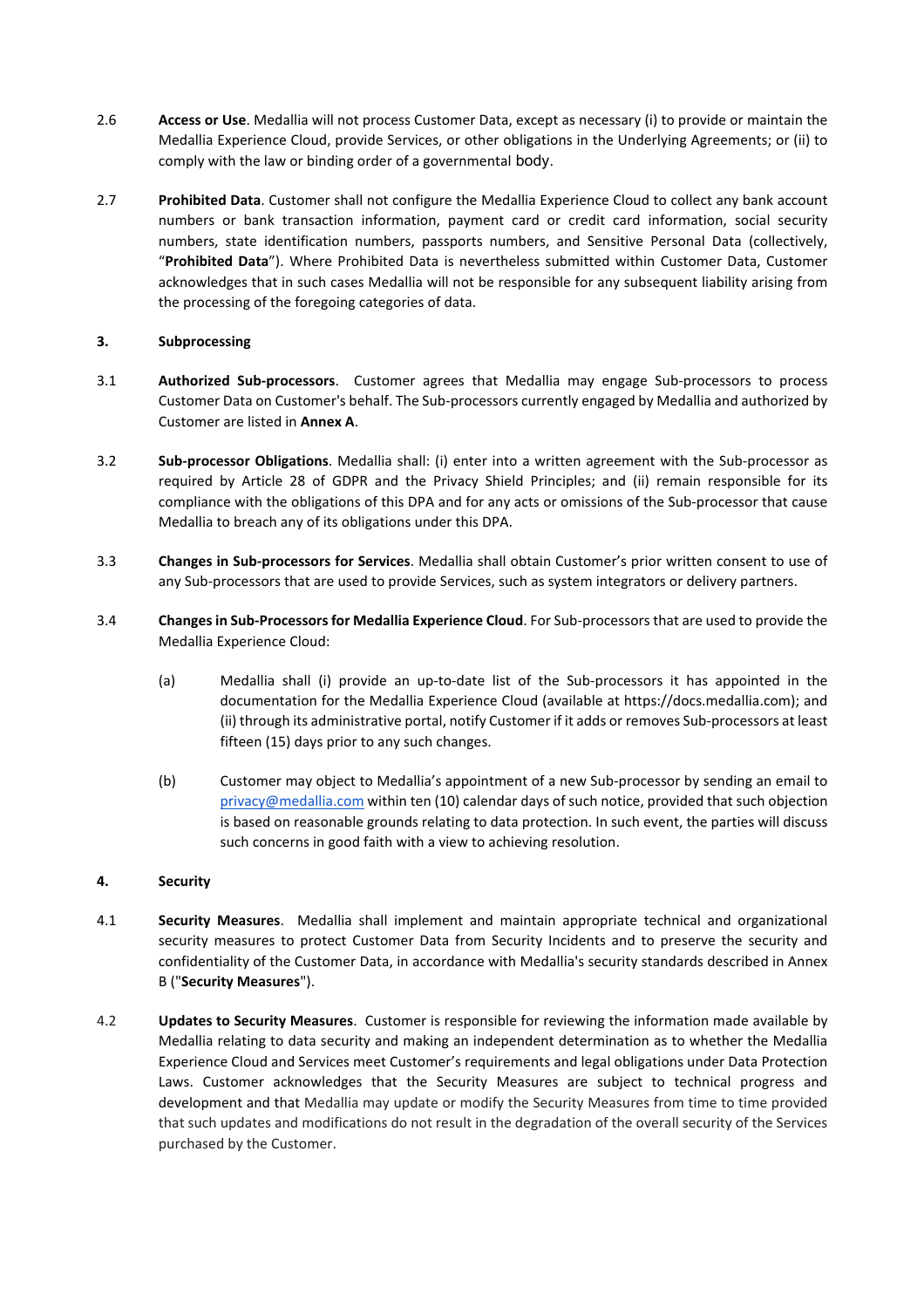- 4.3 **Confidentiality of Processing**. Medallia shall ensure that any person who is authorized by Medallia to process Customer Data (including its staff, agents and subcontractors) shall be under an appropriate obligation of confidentiality (including contractual or statutory duties).
- 4.4 **Security Incident Response**. Upon becoming aware of a Security Incident, Medallia shall notify Customer without undue delay and shall provide timely information relating to the Security Incident as it becomes known or as is reasonably requested by Customer. Medallia shall promptly take reasonable steps to mitigate and, where possible, to remedy the effects of any Security Incident.
- 4.5 **Customer Responsibilities**. Notwithstanding the above, Customer agrees that except as provided by this DPA, Customer is responsible for its secure use of the Medallia Experience Cloud, including securing its account authentication credentials, protecting the security of Customer Data when in transit to and from the Medallia Experience Cloud and taking any appropriate steps to securely encrypt and transfer any Customer Data to the Medallia Experience Cloud, as well as backup information before uploading it to the Medallia Experience Cloud.

## **5. Security Reports and Audits**

- 5.1 Customer acknowledges that the Medallia Experience Cloud is regularly audited against SSAE 16 (SOC 2 Type 2) and/or ISO27001 standards by independent third party auditors and/or internal auditors. Upon request, Medallia shall supply (on a confidential basis) a summary copy of its audit report(s) ("**Report**") to Customer, so that Customer can verify Medallia's compliance with the audit standards against which it has been assessed, and this DPA.
- 5.2 Medallia shall also provide written responses (on a confidential basis) to all reasonable requests for information made by Customer, including responses to information security and audit questionnaires that are necessary to confirm Medallia's compliance with this DPA, provided that Customer will not exercise this right more than once per year.
- 5.3 While it is the parties intention ordinarily to rely on the provision of the Report and written responses provided under sections 5.1 and 5.2 above to verify Medallia's compliance with this DPA, Medallia shall permit the Customer (or its appointed third party auditors) to carry out an audit of Medallia's processing of Customer Data under the Underlying Agreements following a Security Incident suffered by Medallia or upon the instruction of a data protection authority. Customer must give Medallia reasonable prior notice of such intention to audit, conduct its audit during normal business hours, and take all reasonable measures to prevent unnecessary disruption to Medallia's operations. Any such audit shall be subject to Medallia's security and confidentiality terms and guidelines.

### **6. International Transfers**

- 6.1 **Data Center Locations**. Medallia may transfer and process Customer Data anywhere in the world where Medallia, its Affiliates or its Sub-processors maintain data processing operations, which includes the United States, the European Union, Argentina, Canada, Israel and Australia. This will apply even where Customer has agreed with Medallia to host Customer Data in the EEA if such non-EEA Processing is necessary to provide the Services to Customer. Medallia will at all times provide an adequate level of protection for the Customer Data processed, in accordance with the requirements of Data Protection Laws.
- 6.2 **Privacy Shield and Model Clauses**. To the extent that Medallia processes any Customer Data protected by EU Data Protection Law or that originates from the EEA under the Underlying Agreements, and the processing occurs in a country that has not been designated by the European Commission or Swiss Federal Data Protection Authority (as applicable) as providing an adequate level of protection for Personal Data, the parties acknowledge that Medallia will be deemed to have adequate protection (within the meaning of EU Data Protection Legislation) by (a) Medallia complying with the Model Clauses, and (b) when the data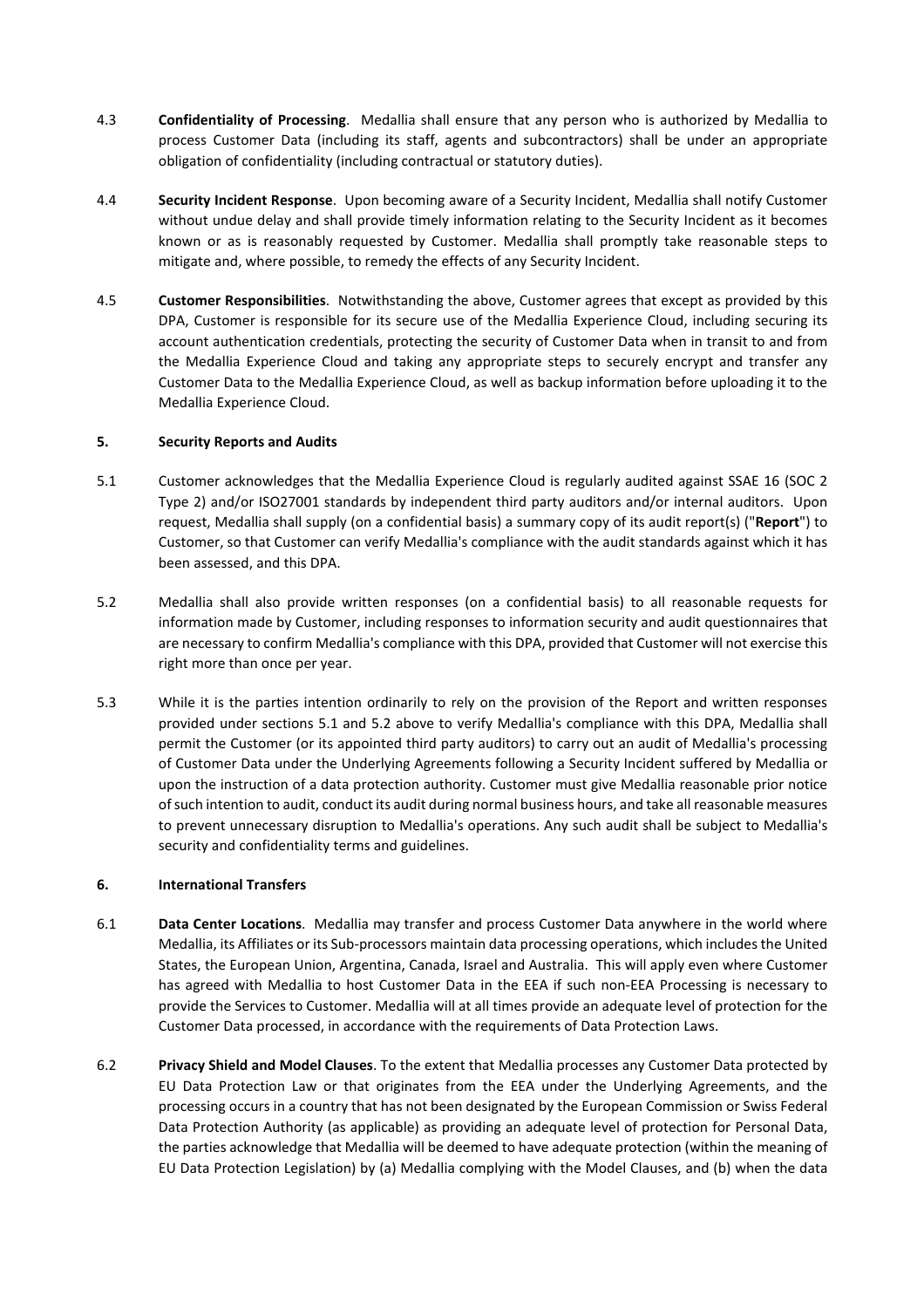processing occurs in the US, Medallia having self-certified its compliance with the Privacy Shield and adhering to the Privacy Shield Principles. Under the Model Clauses, Medallia will be a "data importer" and Customer will be the "data exporter" (even if Customer is an entity locating outside the EEA). Medallia will inform Customer if Medallia is unable to comply with the requirements of this section.

6.3 **Alternative Transfer Mechanism.** The parties agree that the data export solutions identified in section 6.2 will not apply if and to the extent that Medallia adopts an alternative data export solution for the lawful transfer of Personal Data (as recognised under EU Data Protection Laws) outside of the EEA, including binding corporate rules, in which event, that mechanism will apply instead (but only to the extent such mechanism extends to the territories to which Personal Data is transferred).

# **7. Return or Deletion of Data**

- 7.1 Upon termination or expiration of the Underlying Agreements, Medallia shall (at Customer's election) delete or return to Customer all Customer Data (including copies) in its possession or control in accordance with this section.
- 7.2 For thirty (30) days following termination or expiry of the Underlying Agreements (the "**Data Transfer Period**"), Medallia will allow Customer to retrieve or delete any remaining Customer Data from the Medallia Experience Cloud, subject to the terms and conditions set out in the Underlying Agreements. Within sixty (60) days of the end of the Data Transfer Period, Medallia will remove all personally identifiable program data from its systems.
- 7.3 Section 7.2 shall not apply to the extent Medallia is required by applicable law or order of a governmental or regulatory body to retain some or all of the Customer Data.

## **8. Data Subject Requests; Cooperation**

- 8.1 To the extent that Customer is unable to independently use Medallia's processes or controls to retrieve, correct, delete or restrict Customer Data which Customer may use to assist it in connection with its obligations under the GDPR or the CCPA, Medallia shall provide reasonable cooperation to assist Customer to respond to any requests from individuals or applicable data protection authorities relating to the processing of Personal Data under the Underlying Agreements. In the event that any such request is made directly to Medallia, Medallia shall not respond to such communication directly without Customer's prior authorization, unless legally compelled to do so. If Medallia is required to respond to such a request, Medallia will promptly notify Customer and provide it with a copy of the request unless legally prohibited from doing so.
- 8.2 If a law enforcement agency sends Medallia a demand for Customer Data (for example, through a subpoena or court order), Medallia will attempt to redirect the law enforcement agency to request that data directly from Customer. As part of this effort, Medallia may provide Customer's basic contact information to the law enforcement agency. If compelled to disclose Customer Data to a law enforcement agency, then Medallia will give Customer reasonable notice of the demand to allow Customer to seek a protective order or other appropriate remedy unless Medallia is legally prohibited from doing so.
- 8.3 To the extent Medallia is required under Data Protection Laws, Medallia shall provide reasonably requested information regarding the Services to enable the Customer to carry out data protection impact assessments or prior consultations with data protection authorities as required by law.

### **9. Relationship with the Underlying Agreements**

9.1 The parties agree that this DPA shall replace any existing DPA (including the Model Clauses,as applicable) the parties may have previously entered into in connection with the Medallia Experience Cloud and Services.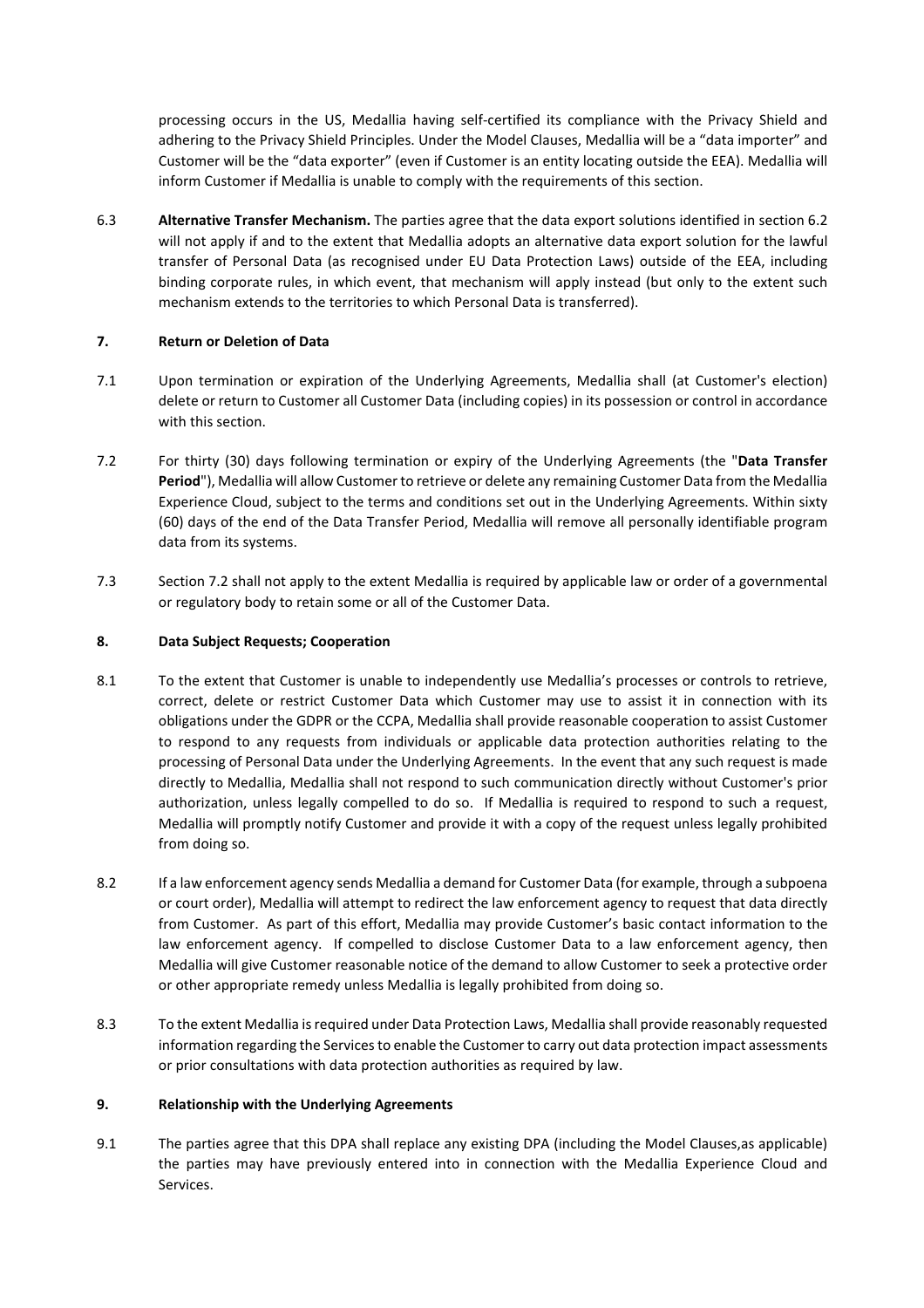- 9.2 Except for the changes made by this DPA, the Underlying Agreements remains unchanged and in full force and effect. If there is any conflict between this DPA and the Underlying Agreements, this DPA shall prevail to the extent of that conflict.
- 9.3 Any claims brought under the Model Clauses or this DPA shall be subject to the terms and conditions, including but not limited to, the exclusions and limitations set forth in the Underlying Agreements. Any regulatory penalties incurred by Medallia in relation to the Customer Data that arise as a result of, or in connection with, Customer's failure to comply with its obligations under this DPA or any applicable Data Protection Laws will count toward and reduce Medallia's liability under the Underlying Agreements as if it were liability to the Customer under the Underlying Agreements.
- 9.4 Any claims against Medallia or its Affiliates under this DPA shall be brought solely against the entity that is a party to the Underlying Agreements. No one other than a party to this DPA, their successors and permitted assignees shall have any right to enforce any of its terms.
- 9.5 This DPA will be governed by and construed in accordance with governing law and jurisdiction provisions in the Underlying Agreements, unless required otherwise by applicable Data Protection Laws.
- 9.6 This DPA and the Model Clauses will terminate simultaneously and automatically with the termination or expiry of the Underlying Agreements.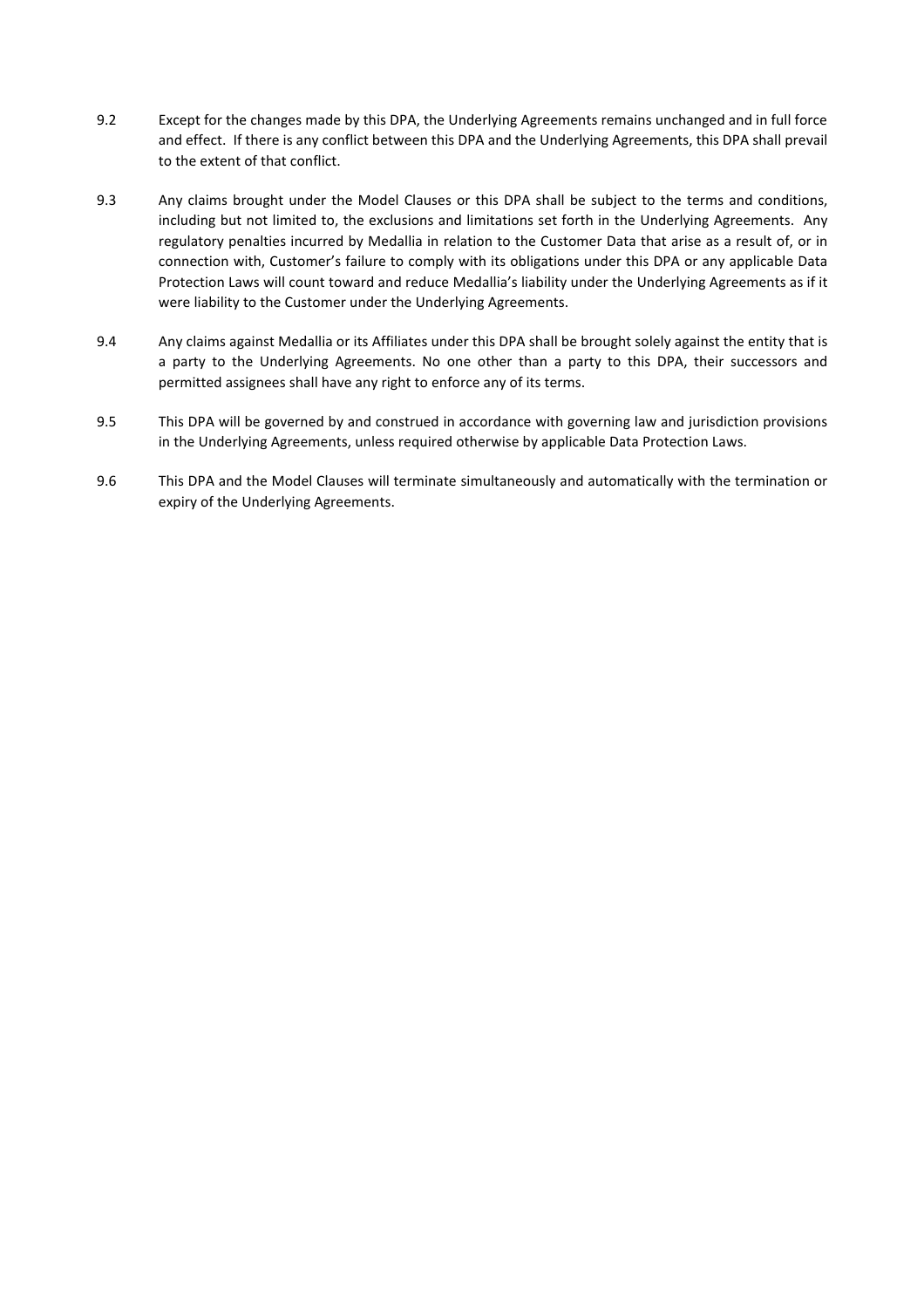#### **Annex A**

### **List of Medallia Sub-processors**

The security and data handling practices of each third party subcontractor is evaluated by Medallia's vendor risk management program. In addition, each third party subcontractor agrees to security and data processing agreements that restrict their access, use and disclosure of personal data in compliance with applicable laws, and our security and privacy certifications.

For more information on Medallia's security program, visit https://www.medallia.com/security/.

### **Servicing and Technical Support**

The subcontractors listed provide servicing and technical support for the Medallia Experience Cloud.

| <b>Subcontractor Name</b>         | Corporate<br>Location | <b>Processing Description</b>                                                                  |
|-----------------------------------|-----------------------|------------------------------------------------------------------------------------------------|
| Effective Teleservices Pyt Ltdl   | India                 | Medallia Experience Cloud implementation, servicing and<br>technical support.                  |
| CX Software Solutions SA de<br>CV | Mexico                | Medallia Experience Cloud implementation, servicing, and topic<br>building for text analytics. |
| Infinit Outsourcing, Inc.         | Philippines           | Technical support.                                                                             |
| Experis US, Inc.                  | <b>USA</b>            | Topic building for text analytics.                                                             |
| Gemseek Consulting Limited        | <b>Bulgaria</b>       | Medallia Experience Cloud implementation.                                                      |
| SM Technologies Limited           | <b>Brazil</b>         | Implementation and servicing.                                                                  |
| Omega3c S.r.l.                    | Italy                 | Implementation and servicing in Italy.                                                         |
| Runroom S.L.                      | Spain                 | Implementation and servicing in southern Europe.                                               |

#### **Technology Providers**

The subcontractors listed provide technology for the Medallia Experience Cloud.

| <b>Subcontractor Name</b>               | Corporate<br>Location                                                     | <b>Processing Description</b>                                            |
|-----------------------------------------|---------------------------------------------------------------------------|--------------------------------------------------------------------------|
| Sumo Logic, Inc.                        | <b>USA</b>                                                                | Manages system logs for diagnosis and resolution of technical<br>issues. |
| Salesforce.com, Inc.                    | <b>USA</b>                                                                | Tracks technical support tickets.                                        |
| <b>USA</b><br>Amazon Web Services, Inc. | Archives security logs for security incident monitoring and<br>detection. |                                                                          |
|                                         |                                                                           | Hosts and processes data for Medallia for Digital and<br>Strikedeck.     |
|                                         |                                                                           | Renders front-end html and reports for Journey Analytics.                |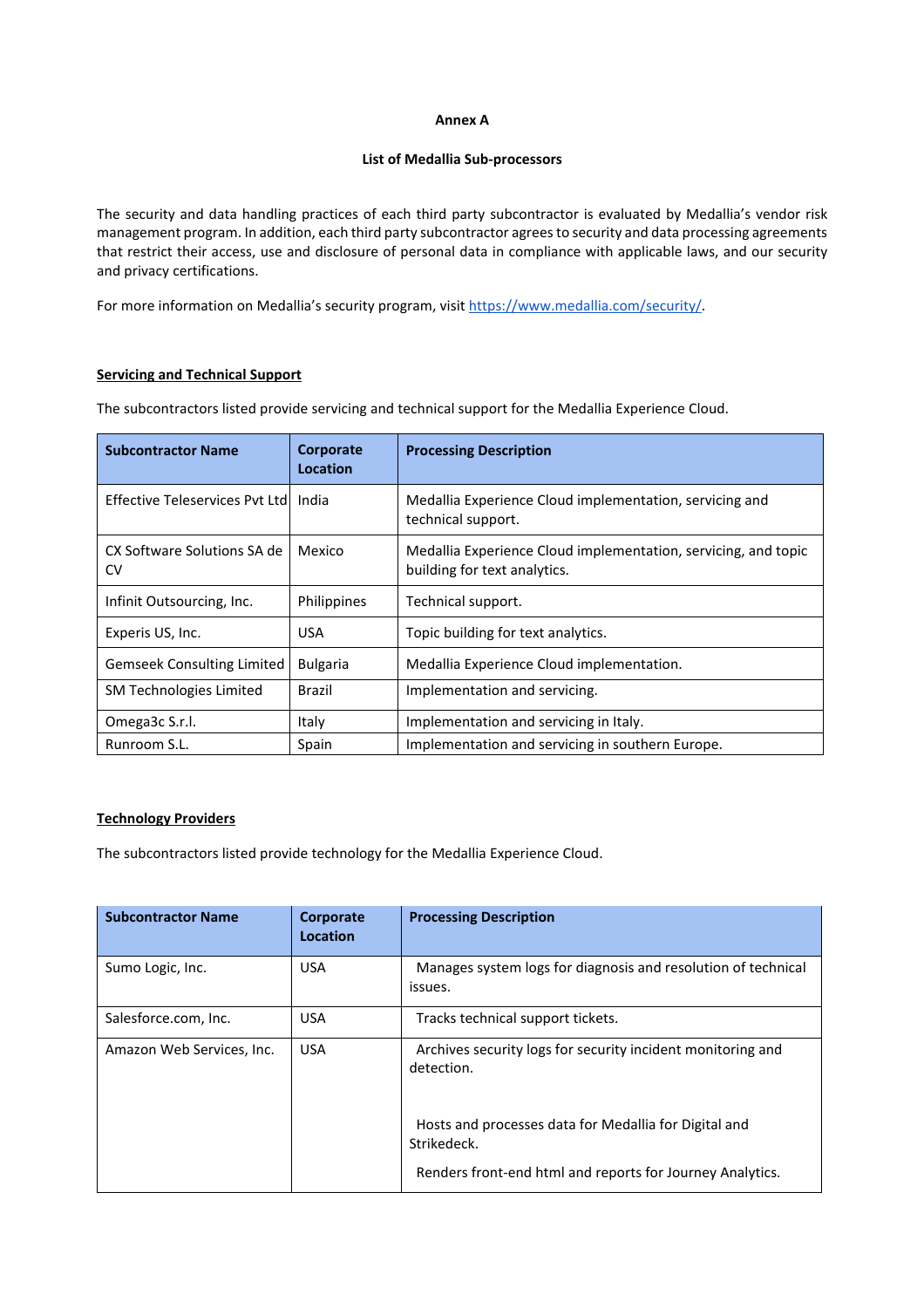|                                    |            | Hosts content for Rich Media feedback functionality, if enabled.                                    |
|------------------------------------|------------|-----------------------------------------------------------------------------------------------------|
| Google Inc.                        | <b>USA</b> | Optional data storage and processing of analytics data for<br>Medallia for Digital                  |
|                                    |            | Data storage and processing for Journey Analytics.                                                  |
|                                    |            | Translates feedback text, if enabled in Customer's Medallia<br>implementation.                      |
| AppDynamics, Inc.                  | <b>USA</b> | Analyzes performance and usage of survey pages and reporting<br>applications.                       |
| Usersnap GmbH                      | Austria    | Provides screen capture functionality, if enabled in Customer's<br>Medallia Digital implementation. |
| Twilio                             | <b>USA</b> | Provides SMS routing and delivery services.                                                         |
|                                    |            | Sendgrid is used to send emails to users in Journey Analytics.                                      |
| Pendo.io                           | <b>USA</b> | Analyzes performance and usage of Strikedeck applications.                                          |
| <b>GFN DSelva Infotech Pvt Ltd</b> | India      | Performs development and quality assurance for Strikedeck<br>applications.                          |
| Palo Alto Databases, Inc.          | <b>USA</b> | Supports Strikedeck Enterprise's ETL tool.                                                          |
| Redis Labs Ltd.                    | <b>USA</b> | Redis for Caching service maintains state for cookies in Journey<br>Analytics.                      |

# **Medallia Subsidiaries**

Medallia employees at its subsidiaries may access Customer's program instance to provide technical support, cloud operations, product troubleshooting, and infrastructure maintenance.

| <b>Subsidiary Name</b>     | <b>Location</b> |
|----------------------------|-----------------|
| Medallia Canada, Inc.      | Canada          |
| Medallia S.A.              | Argentina       |
| Medallia Limited           | United Kingdom  |
| Medallia Australia PTY Ltd | Australia       |
| Cooladata Ltd              | Israel          |
| Medallia Digital Ltd       | Israel          |
| Medallia GmbH              | Germany         |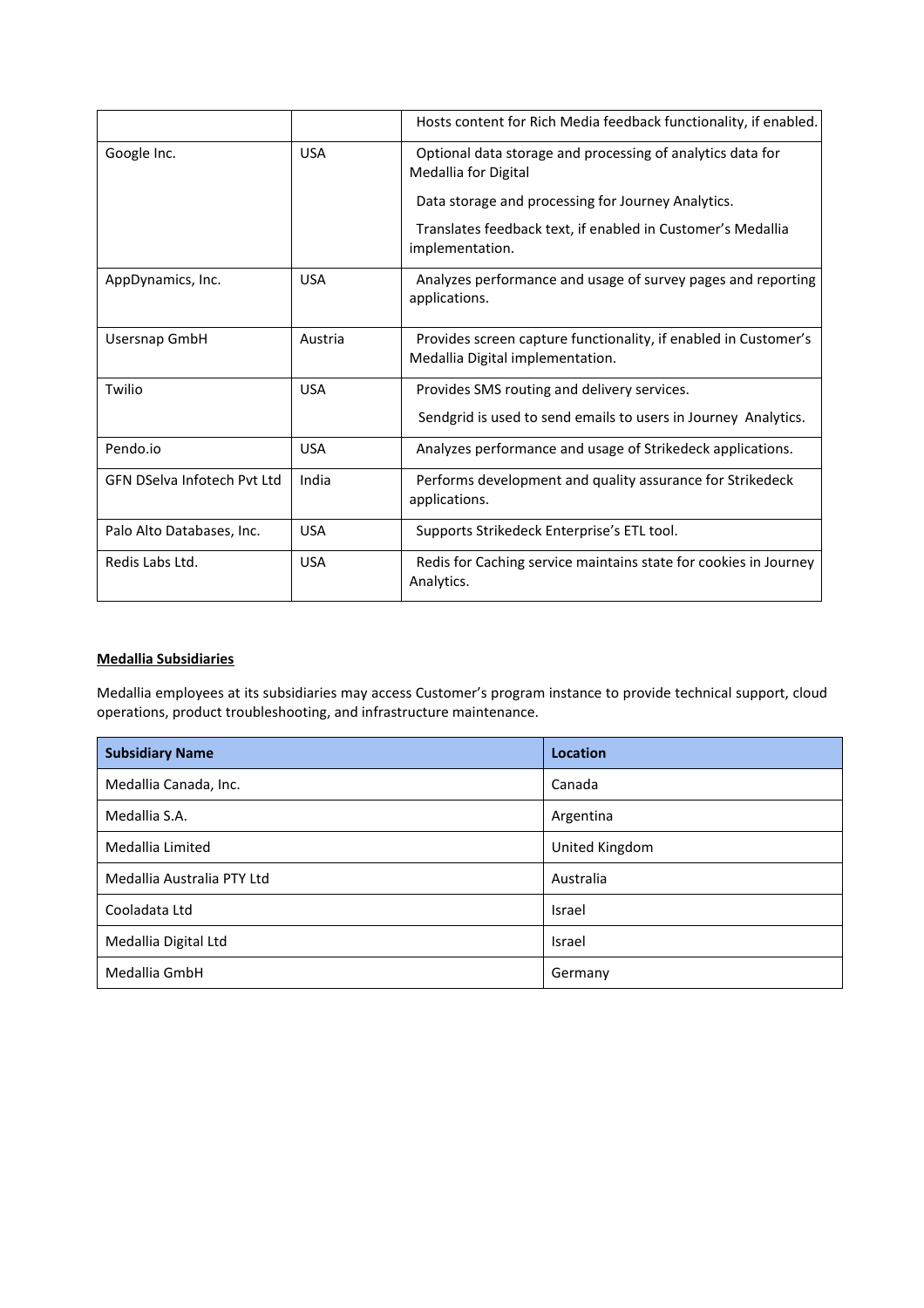#### **Annex B – Security Measures**

Medallia has implemented and maintains a security program in accordance with industry standards, which shall include:

### ACCESS CONTROL OF PROCESSING AREAS

Suitable measures in order to prevent unauthorized persons from gaining access to the data Processing equipment, namely the database and application servers and related hardware, where the Personal Data are Processed. This is accomplished by:

- establishing secure areas;
- protection and restriction of access paths;
- securing the data processing equipment and personal computers;
- establishing access authorizations for employees and third parties;
- identification of the personnel with access authority;
- restrictions on card-keys:
- logging, monitoring and tracking all access, including visitors; and
- implementing a security alarm system or other appropriate security measures.

### ACCESS CONTROL TO DATA PROCESSING SYSTEMS

Suitable measures to restrict access to personal data to only those Medallia personnel with such authorization; prevent any access to Personal Data and data processing systems from unauthorized persons. This is accomplished by:

- ensuring that access to the systems is limited to those personnel who require such access to provide the Medallia Experience Cloud;
- requiring authorized personnel to use passwords:
- automatic time-out of user terminal if left idle, identification and password required to reopen;
- automatic log file of events, monitoring of unauthorized access attempts;
- employee policies and training in respect of each employee's access rights to the Personal Data;
- logging user access to Personal Data;
- control of files, controlled and documented destruction of data; and
- policies controlling the retention of back-up copies.

### AVAILABILITY CONTROL

Suitable measures to ensure that Personal Data are protected from accidental destruction or loss. This is accomplished by:

- infrastructure redundancy; and
- backups of production data stored at an alternate site, and available to restore in case of failure of the primary system.

### TRANSMISSION CONTROL

Suitable measures to prevent the Personal Data from being read, copied, altered or deleted by unauthorized parties during the transmission thereof or during the transport of the data media. This is accomplished by:

● use of adequate firewall and encryption technologies to protect the public gateways through which the data travels; and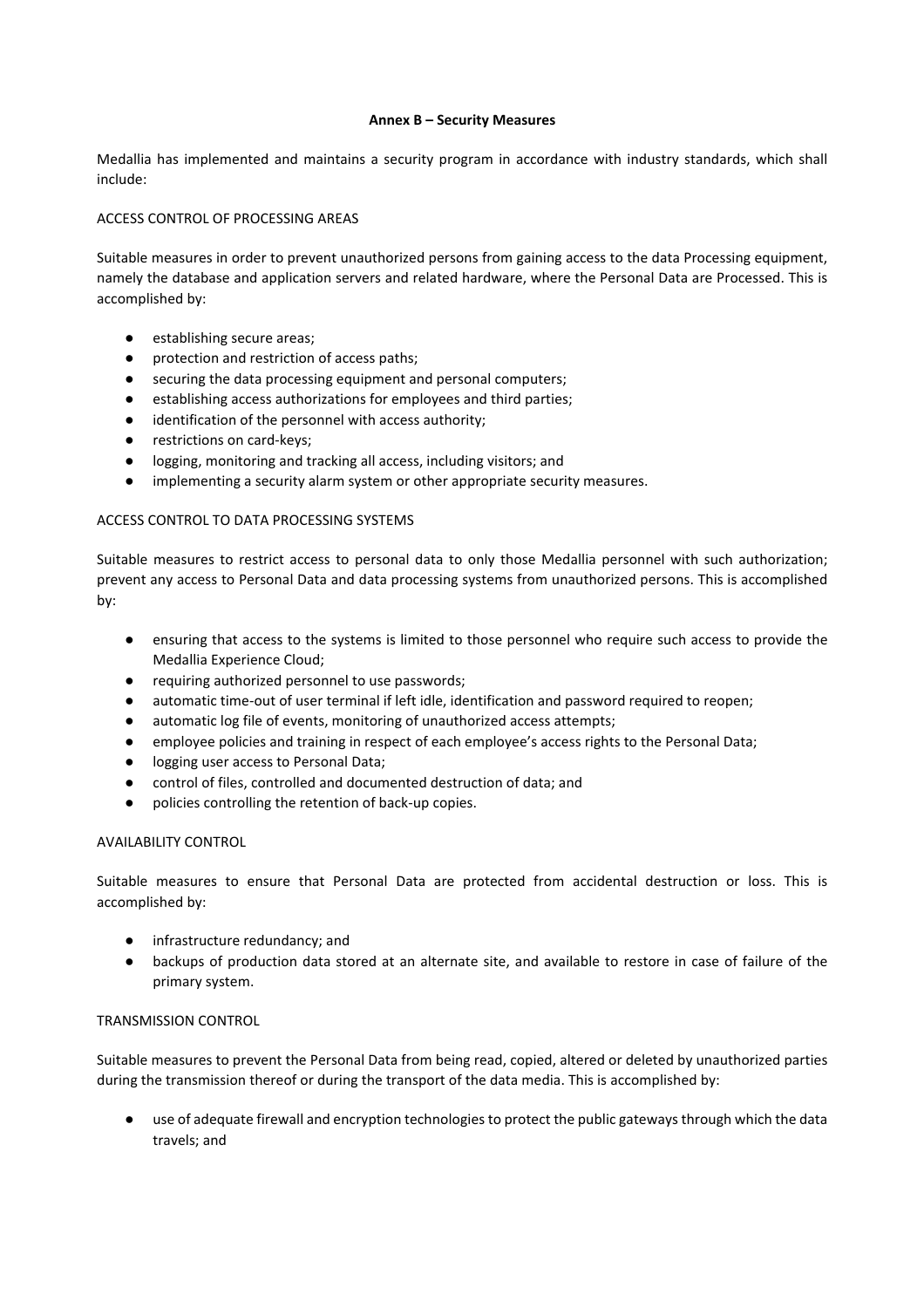#### INPUT CONTROL

Suitable measures to ensure that it is possible to check and establish whether and by whom Personal Data have been input into data processing systems or removed. This is accomplished by:

- an authorization policy for the input of data, as well as for the alteration and deletion of stored data;
- authentication of the authorized personnel;
- utilization of passwords;
- providing that entries to data processing facilities (the data centers housing the computer hardware and related equipment) are capable of being locked; and
- automatic log-off of user ID's that have not been used for a substantial period of time; and proof established within Medallia's organization of the input authorization.

#### SEPARATION OF PROCESSING FOR DIFFERENT PURPOSES

Suitable measures to ensure that data collected for different purposes can be Processed separately. This is accomplished by:

- separation of Personal Data of different customer programs; and
- separation of access to Personal Data via application security controls.

## JOB CONTROL

Suitable measures to ensure that Personal Data is Processed in accordance with the instructions of Customer. This is accomplished by:

- policies, training and monitoring regarding system use and program modifications;
- appointment a security officer who will act as a point of contact for Customer, and coordinate and control compliance with security measures; and
- personnel engaged in the Processing of Personal Data are informed of the confidential nature of the Personal Data, have received appropriate training on their responsibilities and have executed written confidentiality agreements, and such confidentiality obligations survive the termination of the personnel engagement.

### AMENDMENTS FOR DATA EXPORTERS LOCATED IN GERMANY

**Rectification, deletion and blocking of data**: Medallia shall rectify, delete and/or block Personal Data if so instructed by Customer.

**Self-monitoring by Medallia**: Medallia shall monitor, by appropriate means, its own compliance with its data protection obligations in connection with provision of the Medallia Experience Cloud.

**Monitoring by the Data Exporter**: Following the terms of section 5 of the DPA, Customer also have the right to carry out on-site audits during regular business hours, without disrupting Medallia's business operations and in accordance with Medallia's security policies, and after a reasonable prior notice. Medallia shall tolerate such audits and shall render all necessary support.

**Notification obligation of Medallia**: Medallia will notify Customer without undue delay of (i) any non-compliance with statutory provisions dealing with the protection of Personal Data by the Medallia or its employees, (ii) any noncompliance with the provisions of this Appendix 2. Medallia shall further notify Customer, without undue delay, if it holds that an instruction violates applicable laws. Upon providing such notification, Medallia shall not be obliged to follow the instruction, unless and until Customer has confirmed or changed it. Medallia shall notify Customer of data subjects' complaints and requests (e.g. regarding the rectification, deletion and blocking of data) and orders by courts and competent regulators and any other exposures or threats in relation to data protection compliance identified by Medallia.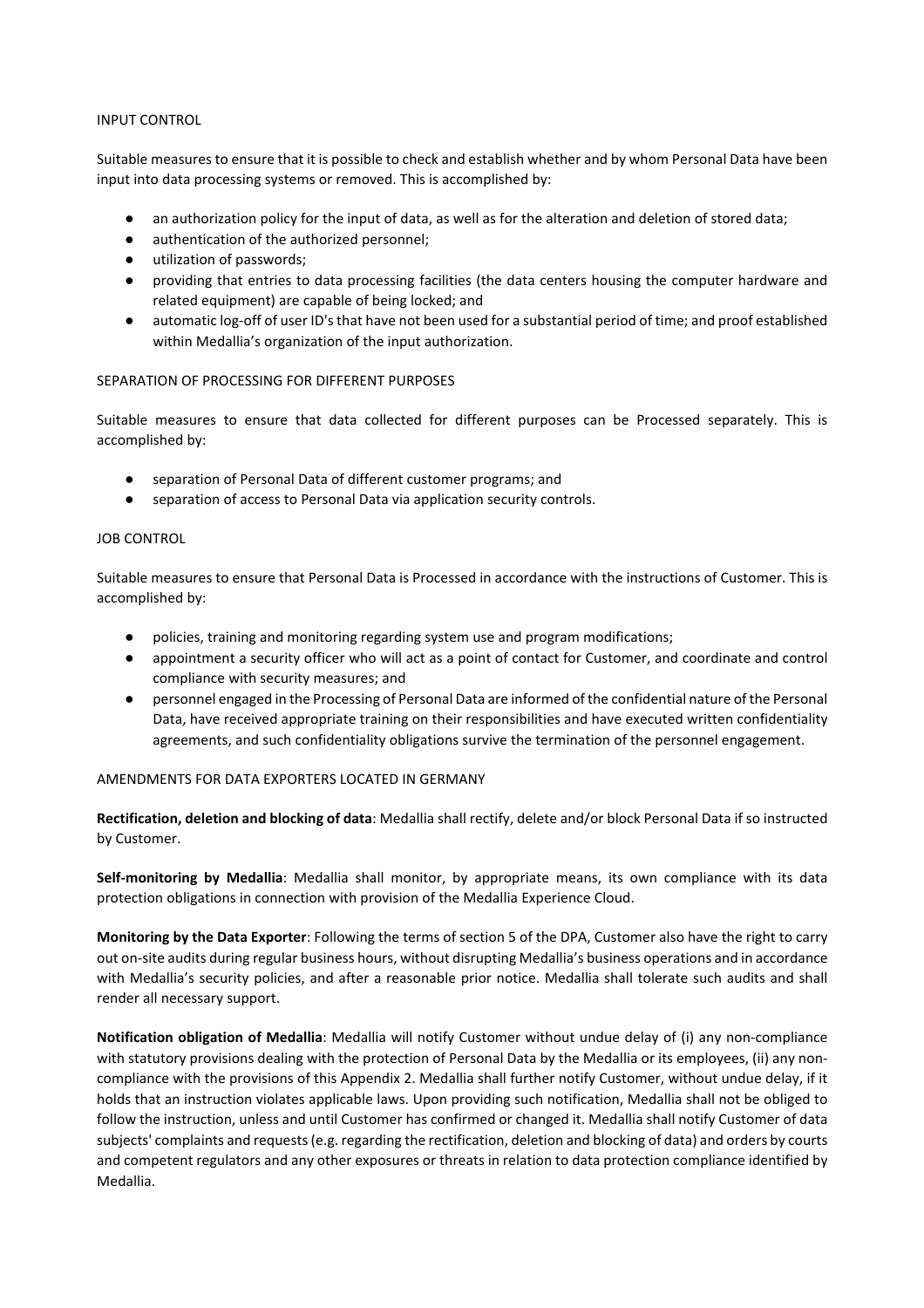**Right to instruction**: Customer is entitled and obliged to instruct Medallia in connection with provision of the Medallia Experience Cloud, generally or in the individual case, regarding the collection, processing and use of the data. Instructions may also relate to the correction, deletion or blocking of data. Instructions shall generally be given in writing, unless the urgency or other specific circumstances require another (e.g. oral, electronic) form. Instructions in another form than in writing shall be confirmed by Customer in writing, if Medallia so requests.

**Return and further use of data after end of contract**: Upon the expiration or termination of this Appendix 2, unless otherwise instructed by the Customer, Medallia shall return to Customer, without undue delay, all data received from the Customer and all data obtained or generated in connection with provision of the Medallia Experience Cloud, and shall refrain from any further processing and use of such data, to the extent this is possible without infringing Medallia's own statutory obligations.

**Data secrecy**: Medallia shall be obliged to commit staff entrusted with the processing of Personal Data hereunder in written form to keeping any Personal Data strictly confidential and not to use such Personal Data for any other purposes except for the provision of the Medallia Experience Cloud to Customer. Medallia will further instruct its staff regarding the applicable statutory provisions on data protection.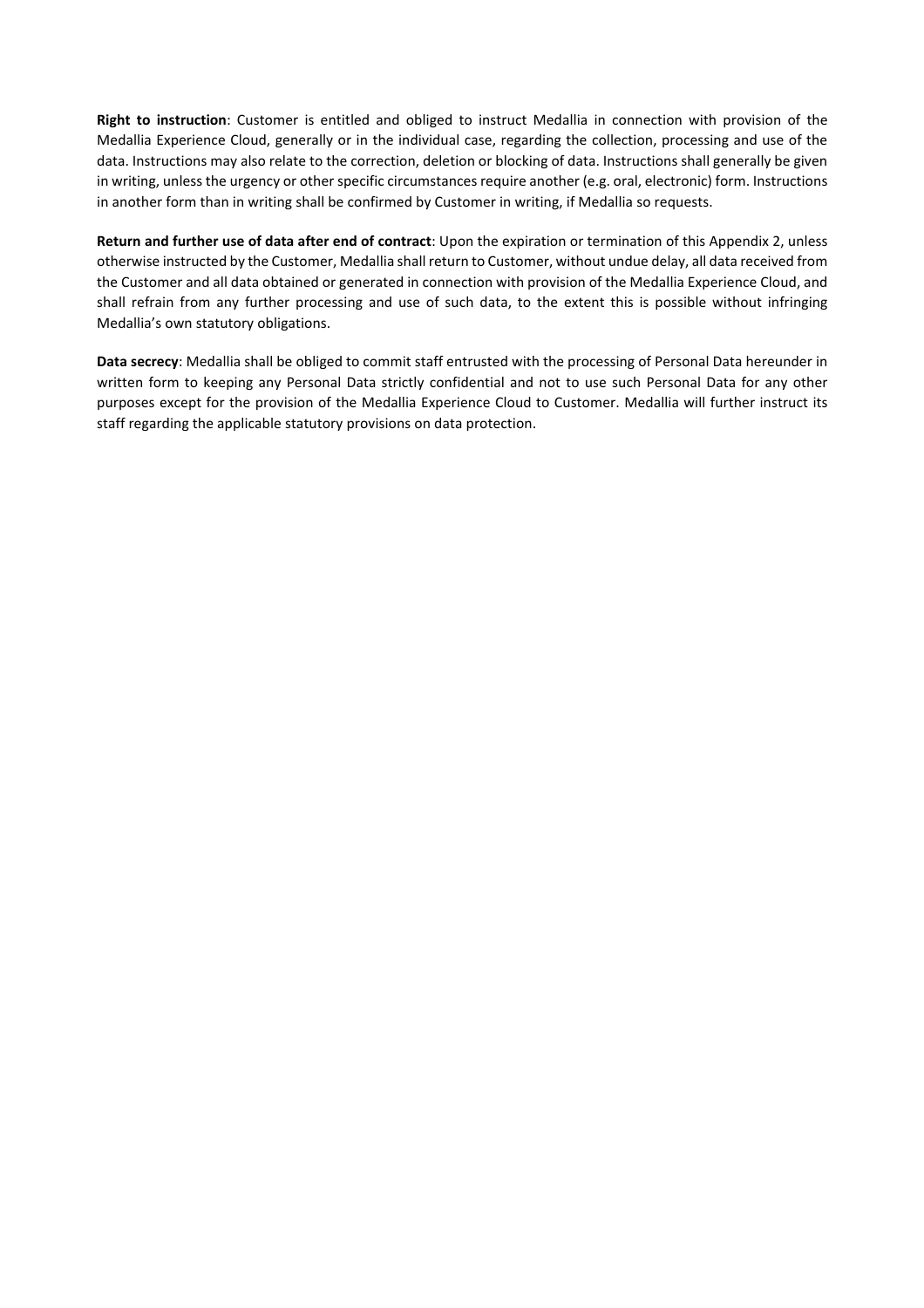#### **Annex C - Model Clauses**

#### **Standard Contractual Clauses (processors)**

THE PARTIES HAVE AGREED on the following Contractual Clauses (the Clauses) in order to adduce adequate safeguards with respect to the protection of privacy and fundamental rights and freedoms of individuals for the transfer by the data exporter to the data importer of the personal data specified in Appendix 1.

#### **1. Definitions**

For the purposes of the Clauses:

**'personal data'**, '**special categories of data'**, '**process/processing'**, '**controller'**, '**processor'**, '**data subject**' and '**supervisory authority**' shall have the same meaning as in Directive 95/46/EC of the European Parliament and of the Council of 24 October 1995 on the protection of individuals with regard to the processing of personal data and on the free movement of such data;

**'the data exporter'** means the controller who transfers the personal data;

**'the data importer'** means the processor who agrees to receive from the data exporter personal data intended for processing on his behalf after the transfer in accordance with his instructions and the terms of the Clauses and who is not subject to a third country's system ensuring adequate protection within the meaning of Article 25(1) of Directive 95/46/EC;

**'the subprocessor'** means any processor engaged by the data importer or by any other subprocessor of the data importer who agrees to receive from the data importer or from any other subprocessor of the data importer personal data exclusively intended for processing activities to be carried out on behalf of the data exporter after the transfer in accordance with his instructions, the terms of the Clauses and the terms of the written subcontract;

**'the applicable data protection law'** means the legislation protecting the fundamental rights and freedoms of individuals and, in particular, their right to privacy with respect to the processing of personal data applicable to a data controller in the Member State in which the data exporter is established;

**'technical and organisational security measures'** means those measures aimed at protecting personal data against accidental or unlawful destruction or accidental loss, alteration, unauthorised disclosure or access, in particular where the processing involves the transmission of data over a network, and against all other unlawful forms of processing.

### **2. Details of the transfer**

The details of the transfer and in particular the special categories of personal data where applicable are specified in Appendix 1 which forms an integral part of the Clauses.

### **3. Third-party beneficiary clause**

- 3.1 The data subject can enforce against the data exporter this Clause, Clause 4(b) to (i), Clause 5(a) to (e), and (g) to (j), Clause 6(1) and (2), Clause 7, Clause 8(2), and Clauses 9 to 12 as third-party beneficiary.
- 3.2 The data subject can enforce against the data importer this Clause, Clause 5(a) to (e) and (g), Clause 6, Clause 7, Clause 8(2), and Clauses 9 to 12, in cases where the data exporter has factually disappeared or has ceased to exist in law unless any successor entity has assumed the entire legal obligations of the data exporter by contract or by operation of law, as a result of which it takes on the rights and obligations of the data exporter, in which case the data subject can enforce them against such entity.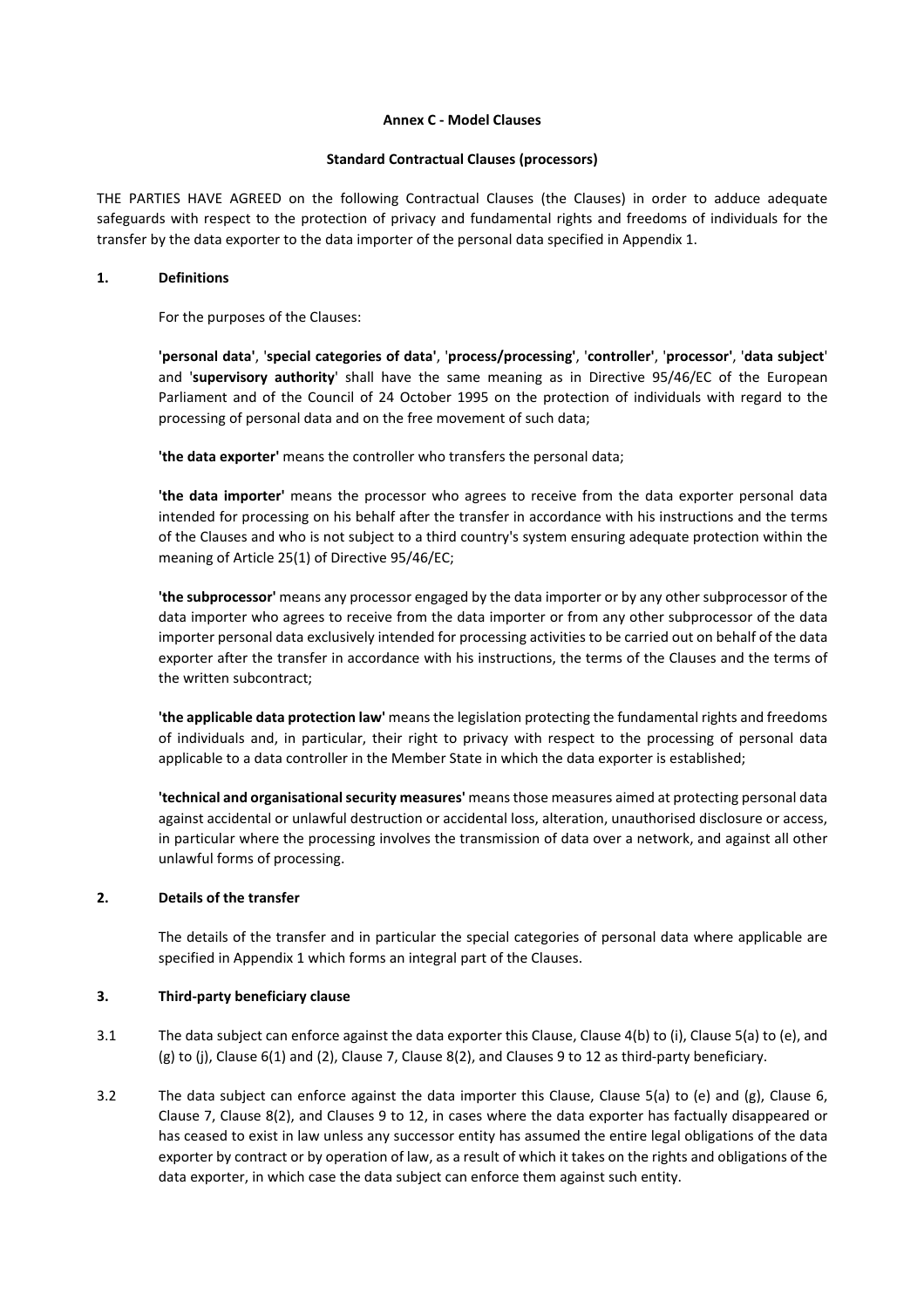- 3.3 The data subject can enforce against the subprocessor this Clause, Clause 5(a) to (e) and (g), Clause 6, Clause 7, Clause 8(2), and Clauses 9 to 12, in cases where both the data exporter and the data importer have factually disappeared or ceased to exist in law or have become insolvent, unless any successor entity has assumed the entire legal obligations of the data exporter by contract or by operation of law as a result of which it takes on the rights and obligations of the data exporter, in which case the data subject can enforce them against such entity. Such third-party liability of the subprocessor shall be limited to its own processing operations under the Clauses.
- 3.4 The parties do not object to a data subject being represented by an association or other body if the data subject so expressly wishes and if permitted by national law.

## **4. Obligations of the data exporter**

The data exporter agrees and warrants:

- (a) that the processing, including the transfer itself, of the personal data has been and will continue to be carried out in accordance with the relevant provisions of the applicable data protection law (and, where applicable, has been notified to the relevant authorities of the Member State where the data exporter is established) and does not violate the relevant provisions of that State;
- (b) that it has instructed and throughout the duration of the personal data processing services will instruct the data importer to process the personal data transferred only on the data exporter's behalf and in accordance with the applicable data protection law and the Clauses;
- (c) that the data importer will provide sufficient guarantees in respect of the technical and organisational security measures specified in Appendix 2 to this contract;
- (d) that after assessment of the requirements of the applicable data protection law, the security measures are appropriate to protect personal data against accidental or unlawful destruction or accidental loss, alteration, unauthorised disclosure or access, in particular where the processing involves the transmission of data over a network, and against all other unlawful forms of processing, and that these measures ensure a level of security appropriate to the risks presented by the processing and the nature of the data to be protected having regard to the state of the art and the cost of their implementation;
- (e) that it will ensure compliance with the security measures;
- (f) that, if the transfer involves special categories of data, the data subject has been informed or will be informed before, or as soon as possible after, the transfer that its data could be transmitted to a third country not providing adequate protection within the meaning of Directive 95/46/EC;
- (g) to forward any notification received from the data importer or any subprocessor pursuant to Clause 5(b) and Clause 8(3) to the data protection supervisory authority if the data exporter decides to continue the transfer or to lift the suspension;
- (h) to make available to the data subjects upon request a copy of the Clauses, with the exception of Appendix 2, and a summary description of the security measures, as well as a copy of any contract for subprocessing services which has to be made in accordance with the Clauses, unless the Clauses or the contract contain commercial information, in which case it may remove such commercial information;
- (i) that, in the event of subprocessing, the processing activity is carried out in accordance with Clause 11 by a subprocessor providing at least the same level of protection for the personal data and the rights of data subject as the data importer under the Clauses; and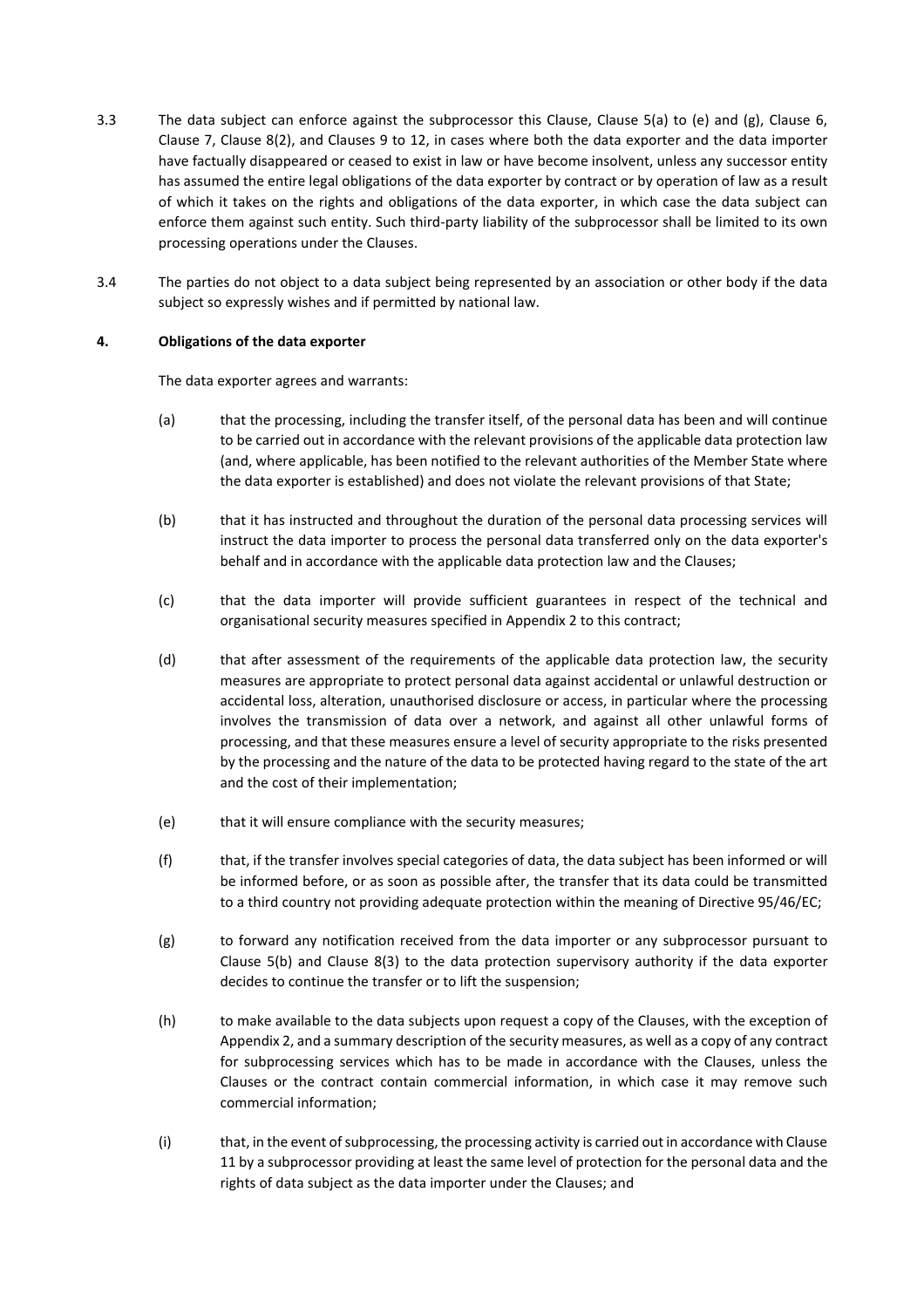(i) that it will ensure compliance with Clause  $4(a)$  to (i).

# **5. Obligations of the data importer**

The data importer agrees and warrants:

- (a) to process the personal data only on behalf of the data exporter and in compliance with its instructions and the Clauses; if it cannot provide such compliance for whatever reasons, it agrees to inform promptly the data exporter of its inability to comply, in which case the data exporter is entitled to suspend the transfer of data and/or terminate the contract;
- (b) that it has no reason to believe that the legislation applicable to it prevents it from fulfilling the instructions received from the data exporter and its obligations under the contract and that in the event of a change in this legislation which is likely to have a substantial adverse effect on the warranties and obligations provided by the Clauses, it will promptly notify the change to the data exporter as soon as it is aware, in which case the data exporter is entitled to suspend the transfer of data and/or terminate the contract;
- (c) that it has implemented the technical and organisational security measures specified in Appendix 2 before processing the personal data transferred;
- (d) that it will promptly notify the data exporter about:
	- (i) any legally binding request for disclosure of the personal data by a law enforcement authority unless otherwise prohibited, such as a prohibition under criminal law to preserve the confidentiality of a law enforcement investigation,
	- (ii) any accidental or unauthorised access, and
	- (iii) any request received directly from the data subjects without responding to that request, unless it has been otherwise authorised to do so;
- (e) to deal promptly and properly with all inquiries from the data exporter relating to its processing of the personal data subject to the transfer and to abide by the advice of the supervisory authority with regard to the processing of the data transferred;
- (f) at the request of the data exporter to submit its data processing facilities for audit of the processing activities covered by the Clauses which shall be carried out by the data exporter or an inspection body composed of independent members and in possession of the required professional qualifications bound by a duty of confidentiality, selected by the data exporter, where applicable, in agreement with the supervisory authority;
- (g) to make available to the data subject upon request a copy of the Clauses, or any existing contract for subprocessing, unless the Clauses or contract contain commercial information, in which case it may remove such commercial information, with the exception of Appendix 2 which shall be replaced by a summary description of the security measures in those cases where the data subject is unable to obtain a copy from the data exporter;
- (h) that, in the event of subprocessing, it has previously informed the data exporter and obtained its prior written consent;
- (i) that the processing services by the subprocessor will be carried out in accordance with Clause 11;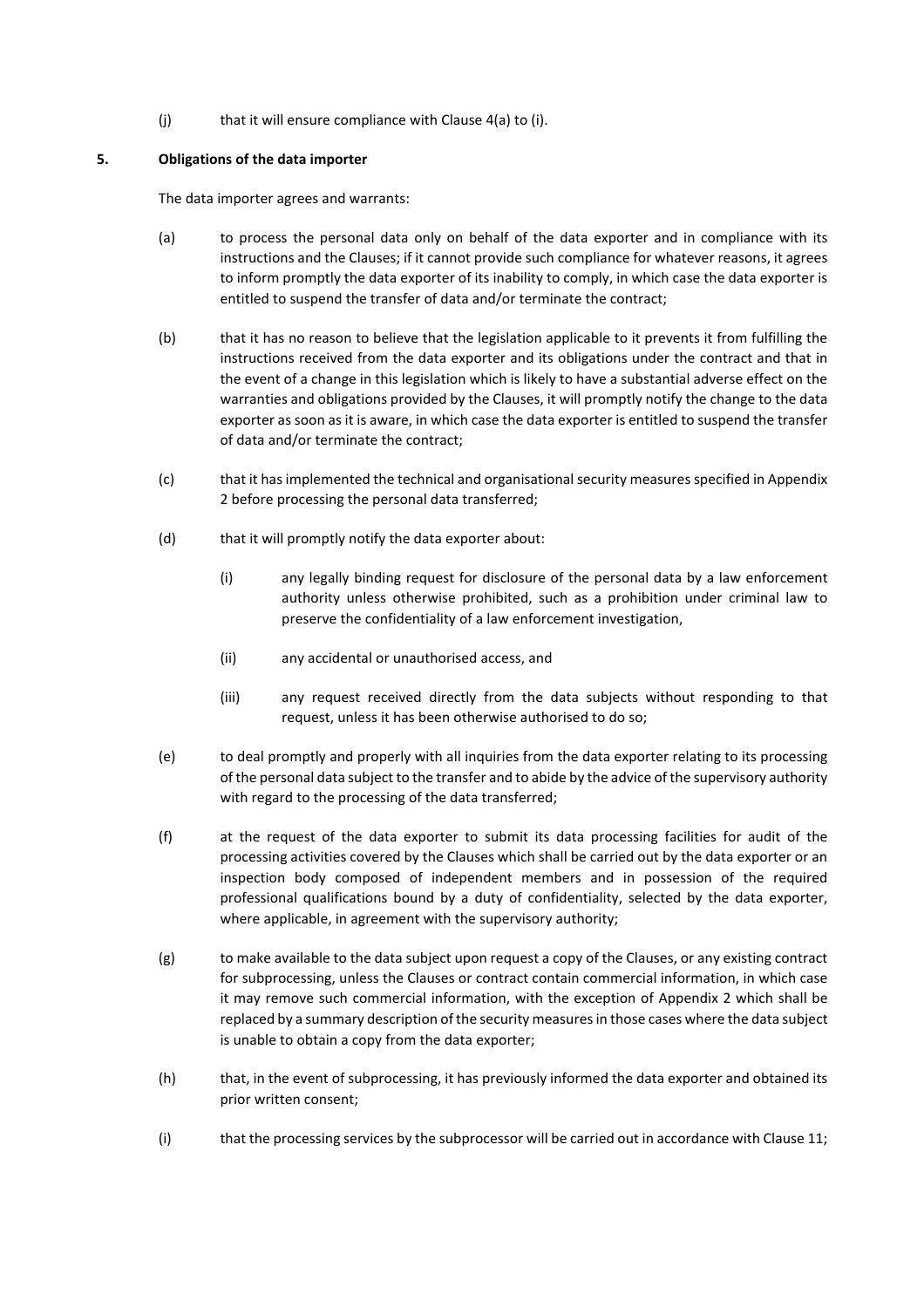(j) to send promptly a copy of any subprocessor agreement it concludes under the Clauses to the data exporter.

## **6. Liability**

- 6.1 The parties agree that any data subject, who has suffered damage as a result of any breach of the obligations referred to in Clause 3 or in Clause 11 by any party or subprocessor is entitled to receive compensation from the data exporter for the damage suffered.
- 6.2 If a data subject is not able to bring a claim for compensation in accordance with paragraph 1 against the data exporter, arising out of a breach by the data importer or his subprocessor of any of their obligations referred to in Clause 3 or in Clause 11, because the data exporter has factually disappeared or ceased to exist in law or has become insolvent, the data importer agrees that the data subject may issue a claim against the data importer as if it were the data exporter, unless any successor entity has assumed the entire legal obligations of the data exporter by contract of by operation of law, in which case the data subject can enforce its rights against such entity.
- 6.3 The data importer may not rely on a breach by a subprocessor of its obligations in order to avoid its own liabilities.
- 6.4 If a data subject is not able to bring a claim against the data exporter or the data importer referred to in paragraphs 1 and 2, arising out of a breach by the subprocessor of any of their obligations referred to in Clause 3 or in Clause 11 because both the data exporter and the data importer have factually disappeared or ceased to exist in law or have become insolvent, the subprocessor agrees that the data subject may issue a claim against the data subprocessor with regard to its own processing operations under the Clauses as if it were the data exporter or the data importer, unless any successor entity has assumed the entire legal obligations of the data exporter or data importer by contract or by operation of law, in which case the data subject can enforce its rights against such entity. The liability of the subprocessor shall be limited to its own processing operations under the Clauses.

# **7. Mediation and jurisdiction**

- 7.1 The data importer agrees that if the data subject invokes against it third-party beneficiary rights and/or claims compensation for damages under the Clauses, the data importer will accept the decision of the data subject:
	- (a) to refer the dispute to mediation, by an independent person or, where applicable, by the supervisory authority;
	- (b) to refer the dispute to the courts in the Member State in which the data exporter is established.
- 7.2 The parties agree that the choice made by the data subject will not prejudice its substantive or procedural rights to seek remedies in accordance with other provisions of national or international law.

### **8. Cooperation with supervisory authorities**

- 8.1 The data exporter agrees to deposit a copy of this contract with the supervisory authority if it so requests or if such deposit is required under the applicable data protection law.
- 8.2 The parties agree that the supervisory authority has the right to conduct an audit of the data importer, and of any subprocessor, which has the same scope and is subject to the same conditions as would apply to an audit of the data exporter under the applicable data protection law.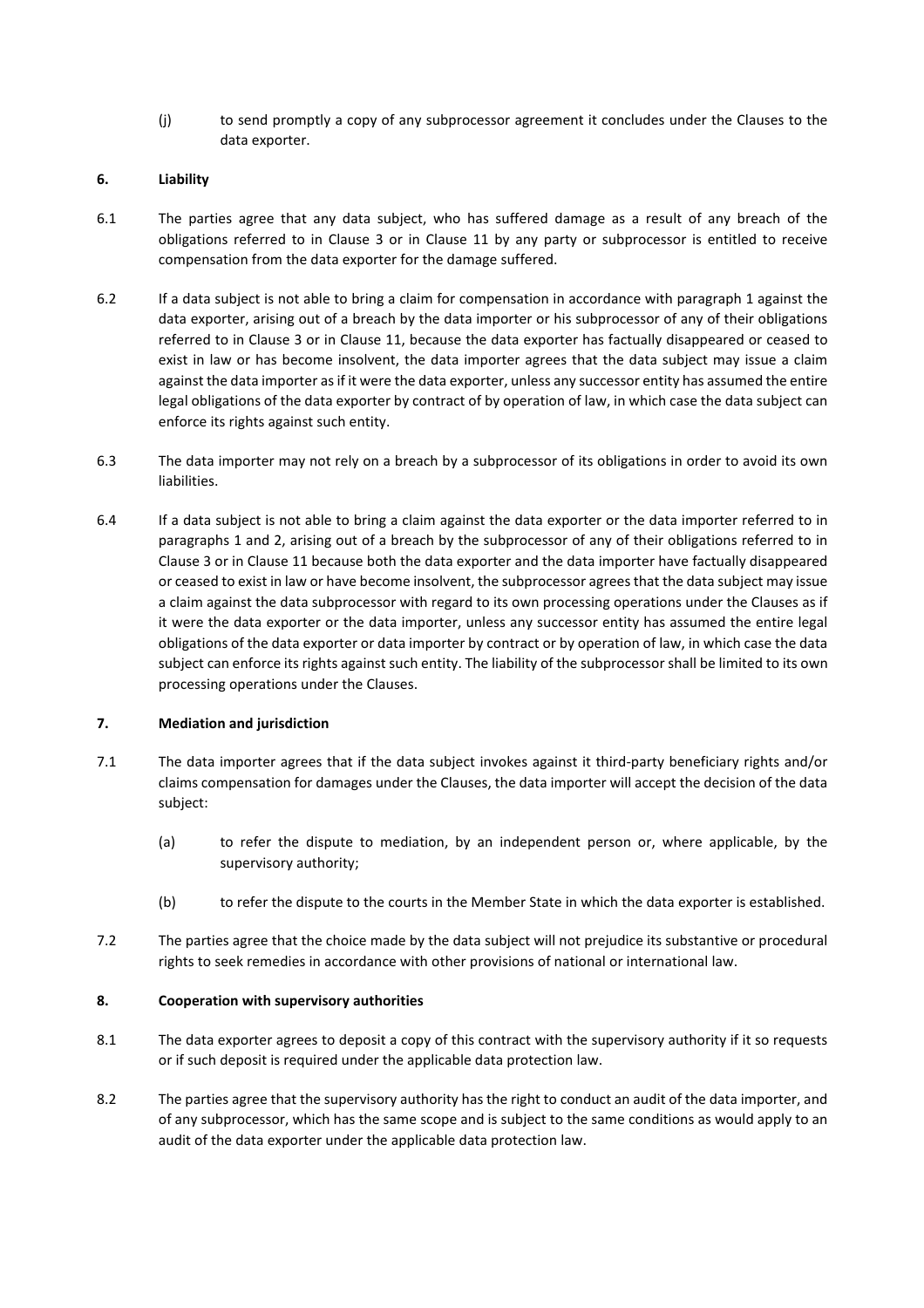8.3 The data importer shall promptly inform the data exporter about the existence of legislation applicable to it or any subprocessor preventing the conduct of an audit of the data importer, or any subprocessor, pursuant to paragraph 2. In such a case the data exporter shall be entitled to take the measures foreseen in Clause 5 (b).

### **9. Governing Law**

The Clauses shall be governed by the law of the Member State in which the data exporter is established.

### **10. Variation of the contract**

The parties undertake not to vary or modify the Clauses. This does not preclude the parties from adding clauses on business related issues where required as long as they do not contradict the Clause.

## **11. Subprocessing**

- 11.1 The data importer shall not subcontract any of its processing operations performed on behalf of the data exporter under the Clauses without the prior written consent of the data exporter. Where the data importer subcontracts its obligations under the Clauses, with the consent of the data exporter, it shall do so only by way of a written agreement with the subprocessor which imposes the same obligations on the subprocessor as are imposed on the data importer under the Clauses. Where the subprocessor fails to fulfil its data protection obligations under such written agreement the data importer shall remain fully liable to the data exporter for the performance of the subprocessor's obligations under such agreement.
- 11.2 The prior written contract between the data importer and the subprocessor shall also provide for a thirdparty beneficiary clause as laid down in Clause 3 for cases where the data subject is not able to bring the claim for compensation referred to in paragraph 1 of Clause 6 against the data exporter or the data importer because they have factually disappeared or have ceased to exist in law or have become insolvent and no successor entity has assumed the entire legal obligations of the data exporter or data importer by contract or by operation of law. Such third-party liability of the subprocessor shall be limited to its own processing operations under the Clauses.
- 11.3 The provisions relating to data protection aspects for subprocessing of the contract referred to in paragraph 1 shall be governed by the law of the Member State in which the data exporter is established.
- 11.4 The data exporter shall keep a list of subprocessing agreements concluded under the Clauses and notified by the data importer pursuant to Clause 5 (j), which shall be updated at least once a year. The list shall be available to the data exporter's data protection supervisory authority.

### **12. Obligation after the termination of personal data processing services**

- 12.1 The parties agree that on the termination of the provision of data processing services, the data importer and the subprocessor shall, at the choice of the data exporter, return all the personal data transferred and the copies thereof to the data exporter or shall destroy all the personal data and certify to the data exporter that it has done so, unless legislation imposed upon the data importer prevents it from returning or destroying all or part of the personal data transferred. In that case, the data importer warrants that it will guarantee the confidentiality of the personal data transferred and will not actively process the personal data transferred anymore.
- 12.2 The data importer and the subprocessor warrant that upon request of the data exporter and/or of the supervisory authority, it will submit its data processing facilities for an audit of the measures referred to in paragraph 1.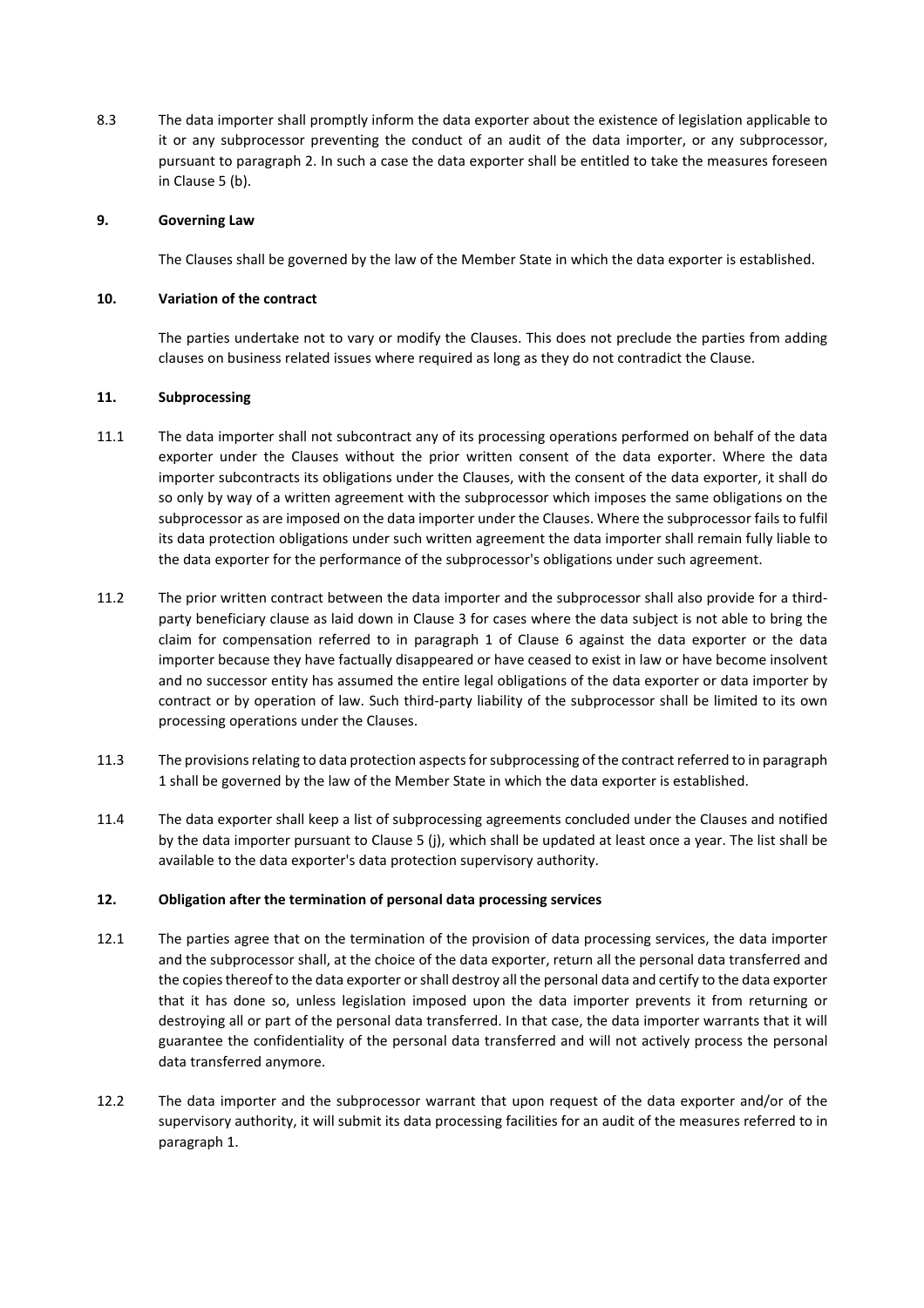#### **Appendix 1 to the Standard Contractual Clauses**

This Appendix forms part of the Clauses and must be completed by the parties.

Data exporter*:* The data exporter is the entity identified as the "Customer" in the Data Processing Addendum in place between data exporter and data importer and to which these Clauses are appended ("**DPA**").

Data importer*:* The data importer is the US headquartered company, Medallia, Inc ("**Medallia**"). Medallia is a provider of a customer experience management platform offered via a Software-as-a-Service model ("**Medallia Experience Cloud**") which enables data exporter to collect, analyze and respond to feedback from its customers.

Description of Data Processing: Please see Section 2.4 (Details of Data Processing) of this DPA for a description of the data subjects, categories of data, special categories of data and processing operations.

#### **Appendix 2 to the Standard Contractual Clauses**

This Appendix forms part of the Clauses and must be completed by the parties.

Description of the technical and organisational security measures implemented by the data importer in accordance with Clauses 4(d) and 5(c) (or document/legislation attached):

Please see Annex B of this DPA, which describes the technical and organisational security measures implemented by Medallia.

#### **Appendix 3 to the Standard Contractual Clauses**

This Appendix forms part of the Clauses and must be completed by the parties.

This Appendix sets out the parties' interpretation of their respective obligations under specific Clauses identified below. Where a party complies with the interpretations set out in this Appendix, that party shall be deemed by the other party to have complied with its commitments under the Clauses.

### **Clause 4(h) and 8: Disclosure of these Clauses**

1. Data exporter agrees that these Clauses constitute data importer's Confidential Information as that term is defined in the Underlying Agreements and may not be disclosed by data exporter to any third party without data importer's prior written consent unless permitted pursuant to Underlying Agreements. This shall not prevent disclosure of these Clauses to a data subject pursuant to Clause 4(h) or a supervisory authority pursuant to Clause 8.

#### **Clause 5(a): Suspension of data transfers and termination:**

- 1. The parties acknowledge that data importer may process the personal data only on behalf of the data exporter and in compliance with its instructions as provided by the data exporter and the Clauses.
- 2. The parties acknowledge that if data importer cannot provide such compliance for whatever reason, it agrees to inform promptly the data exporter of its inability to comply, in which case the data exporter is entitled to suspend the transfer of data and/or terminate the contract.
- 3. If the data exporter intends to suspend the transfer of personal data and/or terminate these Clauses, it shall endeavour to provide notice to the data importer and provide data importer with a reasonable period of time to cure the non-compliance ("**Cure Period**").